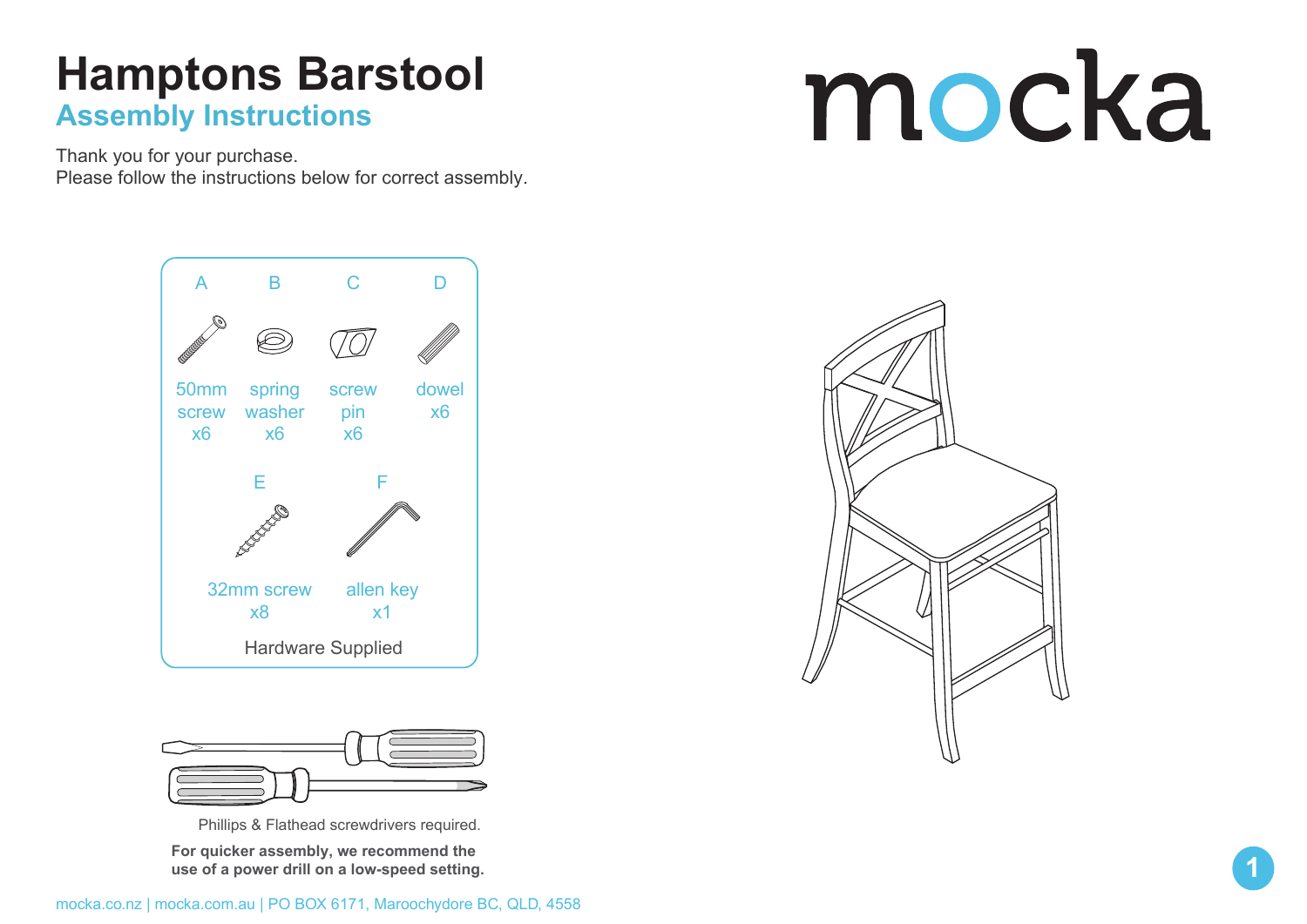## **Hamptons Barstool**

#### **Assembly Instructions**

# mocka







Insert 4 x dowels (D) into left and right legs as shown. Attach legs to frame and secure with 2 x screws (A), 2 x spring washers (B) and 2 x screw pins (C). Tighten with an allen key (F).

Insert 2 x dowels (D) into left and right arms as shown. Insert 2 x guides into frame as shown. Attach base to frame and secure with 4 x screws (A), 4 x spring washers (B) and 4 x screw pins (C). Tighten with an allen key (F).